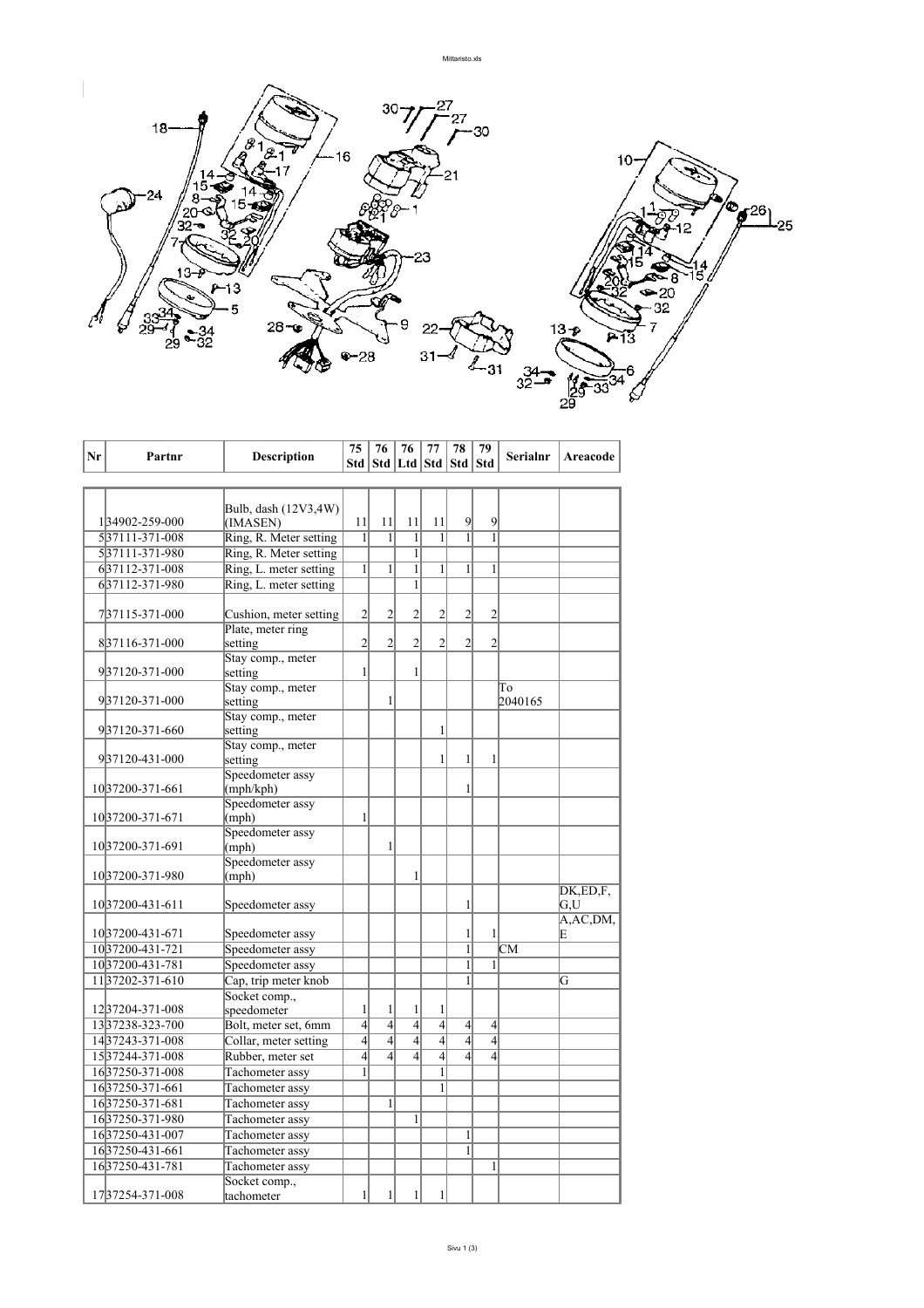## Mittaristo.xls

| Nr | Partnr                              | <b>Description</b>                      | 75<br>Std                        | 76                               | 76<br>Std   Ltd   Std            | 77                               | 78<br>Std                        | 79<br>Std                        | <b>Serialnr</b> | Areacode |
|----|-------------------------------------|-----------------------------------------|----------------------------------|----------------------------------|----------------------------------|----------------------------------|----------------------------------|----------------------------------|-----------------|----------|
|    | 1837260-371-000                     | Cable, assy tachometer                  | 1                                | 1                                | 1                                | 1                                | 1                                | 1                                |                 |          |
|    | 1837260-371-980                     | Cable, assy tachometer                  |                                  |                                  | 1                                |                                  |                                  |                                  |                 |          |
|    | 1937261-371-000                     | Cable, tachometer<br>inner              | 1                                | 1                                | 1                                | 1                                | 1                                | 1                                |                 |          |
|    | 20 37314-371-008                    | Washer, meter setting                   | $\overline{4}$                   | $\overline{4}$                   | $\overline{4}$                   | $\overline{4}$                   | $\overline{4}$                   | $\overline{4}$                   |                 |          |
|    | 2137610-371-671                     | Cover, comp., Pilot<br>upper            | 1                                | 1                                | 1                                | 1                                |                                  |                                  |                 |          |
|    | 2137610-371-680                     | Cover, comp., Pilot<br>upper            |                                  |                                  |                                  |                                  | 1                                | 1                                |                 |          |
|    |                                     | Cover pilot lower                       |                                  |                                  |                                  |                                  |                                  |                                  |                 |          |
|    | 2237617-371-008                     | (nippon seiki)                          | 1                                | 1                                | 1                                | 1                                | 1                                | 1                                |                 |          |
|    | 2337619-371-670                     | Cord comp., Pilot                       | 1                                | $\mathbf{1}$                     | $\mathbf{1}$                     | 1                                |                                  |                                  |                 |          |
|    | 2337619-431-007                     | Cord comp., Pilot<br>Buzzer assy., turn |                                  |                                  |                                  |                                  | 1                                | $\mathbf{1}$                     |                 |          |
|    | 24 38400 - 371 - 000                | signal                                  | 1                                | 1                                | 1                                | 1                                |                                  |                                  |                 |          |
|    | 24 38400-431-000                    | Buzzer assy., winker                    |                                  |                                  |                                  |                                  | $\mathbf{1}$                     | $\mathbf{1}$                     |                 |          |
|    |                                     | Cable assy.                             |                                  |                                  |                                  |                                  |                                  |                                  |                 |          |
|    | 25 44830 - 300 - 672                | Speedometer                             |                                  |                                  |                                  |                                  | 1                                | 1                                |                 |          |
|    |                                     | Cable assy.                             |                                  |                                  |                                  |                                  |                                  |                                  |                 |          |
|    | 25 44830 - 356 - 000                | Speedometer<br>Cable assy.              |                                  |                                  |                                  |                                  | 1                                | 1                                |                 |          |
|    | 25 44830-371-000                    | Speedometer                             | 1                                | $\mathbf{1}$                     | 1                                |                                  |                                  |                                  |                 |          |
|    |                                     | Cable assy.                             |                                  |                                  |                                  |                                  |                                  |                                  | To              |          |
|    | 25 44830 - 371 - 000                | Speedometer                             |                                  |                                  |                                  | 1                                |                                  |                                  | 3023192         |          |
|    |                                     | Cable assy.                             |                                  |                                  |                                  |                                  |                                  |                                  |                 |          |
|    | 25 44830 - 371 - 010                | Speedometer                             | 1                                | 1                                | 1                                | 1                                |                                  |                                  |                 |          |
|    |                                     | Cable assy.                             |                                  |                                  |                                  |                                  |                                  |                                  | To              |          |
|    | 2544830-371-010                     | Speedometer<br>Cable assy.              |                                  |                                  |                                  | 1                                |                                  |                                  | 3023192         |          |
|    | 25 44830 - 371 - 980                | Speedometer                             |                                  |                                  | 1                                |                                  |                                  |                                  |                 |          |
|    |                                     | Cable assy.                             |                                  |                                  |                                  |                                  |                                  |                                  |                 |          |
|    | 25 44830-392-000                    | Speedometer                             |                                  |                                  |                                  |                                  | 1                                | 1                                |                 |          |
|    | 25 44830 - 426 - 830                | Cable assy.<br>Speedometer              |                                  |                                  |                                  |                                  | 1                                | 1                                |                 |          |
|    |                                     | Cable assy.                             |                                  |                                  |                                  |                                  |                                  |                                  |                 |          |
|    | 25 44830-431-670                    | Speedometer                             |                                  |                                  |                                  |                                  | 1                                | 1                                |                 |          |
|    |                                     | Cable assy.                             |                                  |                                  |                                  |                                  |                                  |                                  |                 |          |
|    | 25 44830 - MA1 - 730                | Speedometer                             |                                  |                                  |                                  |                                  | 1                                | 1                                |                 |          |
|    | 25 44830 - MC0 - 670                | Cable assy.<br>Speedometer              |                                  |                                  |                                  |                                  | 1                                | 1                                |                 |          |
|    |                                     | Cable, speedometer                      |                                  |                                  |                                  |                                  |                                  |                                  |                 |          |
|    | 2644831-300-673                     | inner                                   |                                  |                                  |                                  |                                  |                                  |                                  |                 |          |
|    |                                     | Cable, speedometer                      |                                  |                                  |                                  |                                  |                                  |                                  |                 |          |
|    | 26 44831-371-000                    | inner                                   | $\frac{1}{2}$                    | 11                               | $\frac{1}{2}$                    |                                  |                                  |                                  |                 |          |
|    | 2644831-371-000                     | Cable, speedometer                      |                                  |                                  |                                  | 1                                |                                  |                                  | To<br>3023192   |          |
|    |                                     | inner<br>Cable, speedometer             |                                  |                                  |                                  |                                  |                                  |                                  | From            |          |
|    | 2644831-371-010                     | inner                                   |                                  |                                  |                                  | $\mathbf{1}$                     |                                  |                                  | 3023193         |          |
|    |                                     | Cable, speedometer                      |                                  |                                  |                                  |                                  |                                  |                                  | From            |          |
|    | 26 44831 - KJ 9-000                 | inner                                   |                                  |                                  |                                  | 1                                |                                  |                                  | 3023193         |          |
|    | 2790106-371-000                     | Screw, oval, 4x70                       | $\overline{2}$                   | $\overline{2}$                   | $\overline{2}$                   | $\overline{2}$                   | $\overline{c}$                   | $\overline{c}$                   |                 |          |
|    | 2890309-357-000                     | Nut, hex., 8mm                          | $\overline{2}$                   | $\overline{2}$                   | $\overline{2}$                   | $\overline{2}$                   | $\overline{2}$                   | $\overline{2}$                   |                 |          |
|    | 2890309-357-980                     | Nut, hex., 8mm                          | $\overline{4}$                   | $\overline{4}$                   | $\overline{2}$<br>$\overline{4}$ | $\overline{4}$                   | $\overline{4}$                   | $\left 4\right $                 |                 |          |
|    | 2993700-04008-0B<br>2991561-371-980 | Screw, oval 4x8<br>Washer, spring, 6mm  |                                  |                                  | $\overline{4}$                   |                                  |                                  |                                  |                 |          |
|    | 2994111-06000                       | Washer, spring, 6mm                     | $\left 4\right $                 | $\overline{4}$                   |                                  | $\left 4\right $                 | $\overline{4}$                   | $\left 4\right $                 |                 |          |
|    | 3093700-04030-0G                    | Screw, oval 4x30                        | $\overline{2}$                   | $\overline{2}$                   | $\overline{2}$                   | $\overline{2}$                   | $\overline{c}$                   | $\overline{c}$                   |                 |          |
|    | 3193700-04018-0B                    | Screw, oval 4x18                        |                                  |                                  |                                  |                                  | $\overline{2}$                   | $\overline{2}$                   |                 |          |
|    | 3193700-04035-0G                    | Screw, oval 4x35                        | $\overline{2}$                   | $\overline{2}$                   | $\overline{2}$                   | $\overline{2}$                   |                                  |                                  |                 |          |
|    | 3290310-KA3-711                     | Nut, hex., 6mm                          | $\overline{6}$                   | $\overline{6}$                   | $\overline{6}$                   | $6 \times$                       | 6                                | $\overline{6}$                   |                 |          |
|    | 3294000-06000-0S                    | Nut, hex., 6mm                          | $\overline{6}$                   | $\overline{6}$                   | $\overline{6}$                   | $\overline{6}$                   | $\overline{6}$                   | $\overline{6}$                   |                 |          |
|    | 3294001-06000                       | Nut, hex., 6mm                          | $\overline{6}$                   | $6 \mid$                         | $\overline{6}$                   | 6                                | 6                                | 6                                |                 |          |
|    | 3294001-06000-0S                    | Nut, hex., 6mm                          | $\overline{6}$                   | $\overline{6}$                   | $\overline{6}$                   | $\overline{6}$                   | 6                                | 6                                |                 |          |
|    | 3294001-06008-0S                    | Nut, hex., 6mm                          | 6                                | 6                                | $\overline{6}$                   | 6                                | 6                                | $\overline{6}$                   |                 |          |
|    | 3294001-06200-0S                    | Nut, hex., 6mm                          | $6 \times$                       | $\overline{6}$                   | $\overline{6}$                   | 6                                | 6                                | $6 \mid$                         |                 |          |
|    | 3294030-06000                       | Nut, hex., 6mm                          | $\overline{6}$                   | $\overline{6}$                   | $\overline{6}$                   | $\overline{6}$                   | 6                                | $\vert 6 \vert$                  |                 |          |
|    | 3391540-371-980                     | Nut, cap, 6mm                           |                                  |                                  | $\overline{2}$                   |                                  |                                  |                                  |                 |          |
|    | 3394021-06000<br>3394021-06000-0S   | Nut, cap, 6mm                           | $\overline{c}$<br>$\overline{2}$ | $\overline{2}$<br>$\overline{2}$ |                                  | $\overline{2}$<br>$\overline{2}$ | $\overline{c}$<br>$\overline{2}$ | $\overline{c}$<br>$\overline{2}$ |                 |          |
|    | 3394021-06020                       | Nut, cap, 6mm<br>Nut, cap, 6mm          | $\overline{2}$                   | $\overline{2}$                   |                                  | $\overline{2}$                   | $\overline{c}$                   | $\overline{2}$                   |                 |          |
|    | 3394021-06020-0S                    | Nut, cap, 6mm                           | $\overline{2}$                   | $\overline{2}$                   |                                  | $\overline{2}$                   | $\overline{2}$                   | $\overline{2}$                   |                 |          |
|    | 3394021-06220                       | Nut, cap, 6mm                           |                                  |                                  | $\overline{2}$                   |                                  |                                  |                                  |                 |          |
|    |                                     |                                         |                                  |                                  |                                  |                                  |                                  |                                  |                 |          |